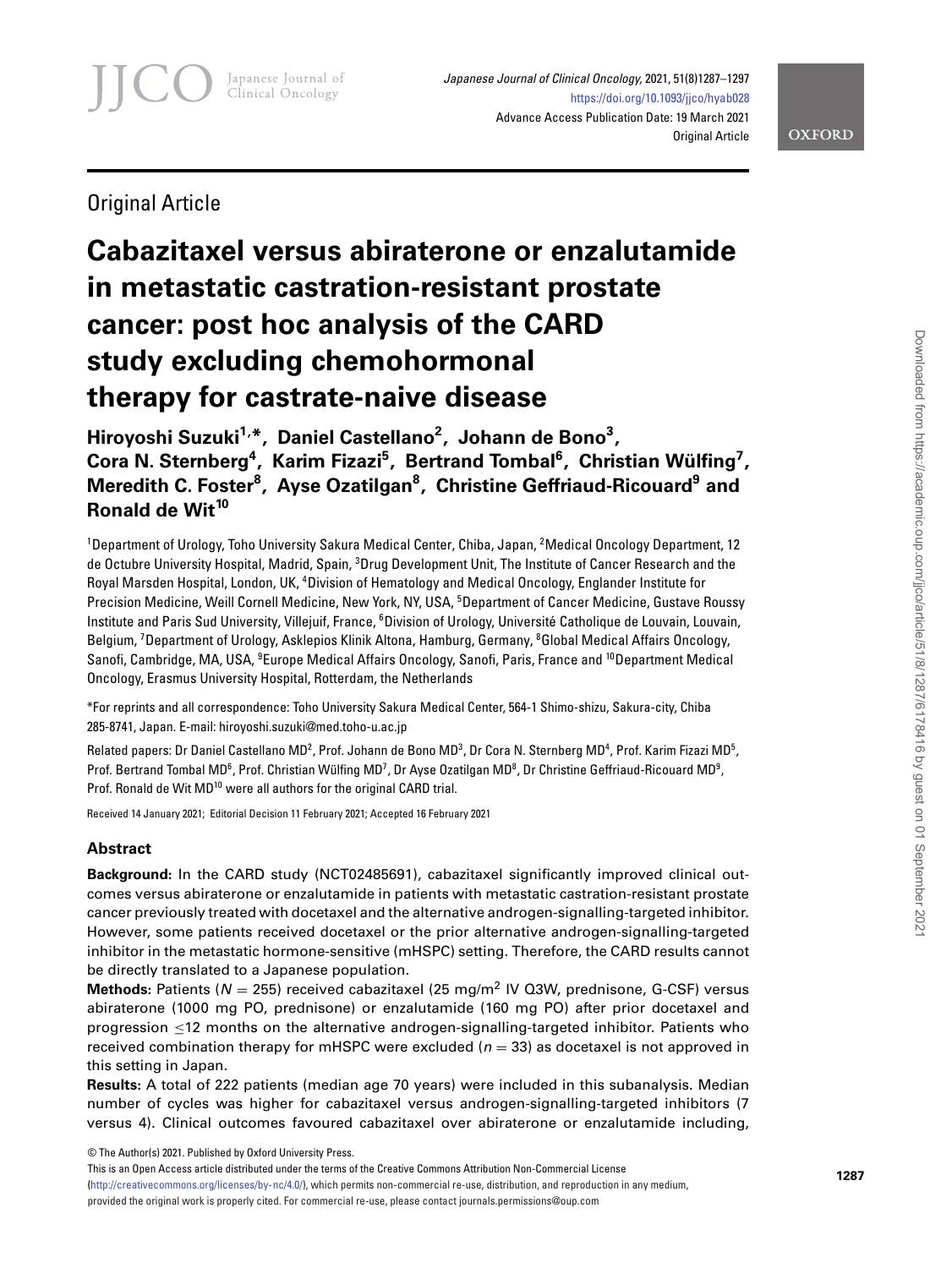radiographic progression-free survival (rPFS; median 8.2 versus 3.4 months; P *<* 0.0001), overall survival (OS; 13.9 versus 11.8 months; P = 0.0102), PFS (4.4 versus 2.7 months; P *<* 0.0001), confirmed prostate-specific antigen response (37.0 versus 14.4%;  $P = 0.0006$ ) and objective tumour response (38.9 versus 11.4%;  $P = 0.0036$ ). For cabazitaxel versus androgen-signalling-targeted inhibitor, grade > 3 adverse events occurred in 55% versus 44% of patients, with adverse events leading to death on study in 2.7% versus 5.7%.

**Conclusions:** Cabazitaxel significantly improved outcomes including rPFS and OS versus abiraterone or enzalutamide and are reflective of the Japanese patient population. Cabazitaxel should be considered the preferred treatment option over abiraterone or enzalutamide in this setting.

**Key words:** clinical trials, urology, chemo-urology

#### **Introduction**

Several therapies have been approved in the US and EU over the past decade for the treatment of metastatic castration-resistant prostate cancer (mCRPC), including taxanes (docetaxel, cabazitaxel), androgen-signalling-targeted inhibitors (abiraterone, enzalutamide), immunotherapy (sipuleucel-T), poly (ADP-ribose) polymerase inhibitor (olaparib, rucaparib) and a radiopharmaceutical (radium-223) [\(1–](#page-9-0)[3\)](#page-9-1). The optimal treatment sequence of these agents remains unclear, with retrospective studies suggesting that overall survival (OS) is related to the number of different life-extending therapies received [\(4](#page-9-2)[–6\)](#page-9-3). There is also increasing evidence from randomized studies that patients progressing with abiraterone respond poorly to enzalutamide and vice versa [\(7–](#page-9-4)[9\)](#page-9-5). Cabazitaxel can retain activity in patients progressing on prior docetaxel, abiraterone or enzalutamide [\(10–](#page-9-6)[12\)](#page-9-7). Despite this, many patients receive androgen-signallingtargeted inhibitors in sequence before receiving cabazitaxel therapy [\(13,](#page-9-8) [14\)](#page-9-9).

Recently, a large European randomized trial (CARD) demonstrated that cabazitaxel more than doubled radiographic progressionfree survival (rPFS) and significantly improved OS versus abiraterone or enzalutamide in patients with mCRPC who had previously received docetaxel and progressed within 12 months on the alternative androgen-signalling-targeted inhibitor [\(15\)](#page-9-10). When looking at the applicability of the CARD study results to the Japanese treatment landscape, a criticism of CARD was that it included some patients treated with a combination of androgen deprivation therapy (ADT) and docetaxel for newly diagnosed metastatic prostate cancer. Although such a combination is recommended by US and European guidelines  $(1-3)$  $(1-3)$ , it is not licenced in Japan  $(16, 17)$  $(16, 17)$  $(16, 17)$ .

Therefore, US and European treatment guidelines for prostate cancer may not be applied in all countries, such as Japan. For example, in the US, the 2020 National Comprehensive Cancer Network guidelines recommend that newly diagnosed patients first receive ADT. Depending on disease severity, ADT may also be delivered in combination with docetaxel, abiraterone, enzalutamide or apalutamide. Once a patient is classified as castration resistant, they may, in selected cases, receive a second androgen-signallingtargeted inhibitor or cabazitaxel. Targeted therapies, such as olaparib, pembrolizumab or radium-223 can be considered for patients who meet specific criteria [\(2\)](#page-9-11). The latest European guidelines from European Society for Medical Oncology recommend continuous ADT as first-line treatment of metastatic hormone-sensitive prostate cancer (mHSPC) or ADT plus docetaxel in patients fit enough for chemotherapy. In patients with mCRPC in the post-docetaxel setting, abiraterone, enzalutamide, cabazitaxel and radium-223 (in those without visceral disease) are recommended options [\(3,](#page-9-1) [18\)](#page-10-2). As per European Association of Urology guidelines, ADT alone is no longer

the standard of care for newly diagnosed metastatic prostate cancer. Such patients should receive either ADT plus docetaxel or ADT plus an androgen-signalling-targeted inhibitor [\(3\)](#page-9-1). In Japan, ADT is a treatment option for patients with any stage of prostate cancer [\(19\)](#page-10-3), however, combination with docetaxel is not currently recommended for the treatment of patients with mHSPC [\(16,](#page-10-0) [17\)](#page-10-1).

As patients in the CARD study were enrolled from Europe and eligibility criteria followed European guidelines, some patients may have received docetaxel or the prior alternative androgen-signallingtargeted inhibitor in the mHSPC setting [\(3,](#page-9-1) [15\)](#page-9-10). Consequently, the CARD results cannot be directly translated to the Japanese population. The post hoc analysis of the CARD study presented here excluded patients treated with a combination therapy for newly diagnosed metastatic prostate cancer to evaluate the efficacy of cabazitaxel versus abiraterone or enzalutamide in patients with mCRPC who had only received docetaxel and abiraterone or enzalutamide in the castrate-resistant setting, in order to be more relevant to the Japanese mCRPC population.

# **Methods**

#### Study design and population

The CARD trial was a multicentre, randomized, open-label, clinical trial conducted at 62 sites across 13 European countries. The trial was designed to compare cabazitaxel with either abiraterone or enzalutamide in patients with mCRPC who had previously received docetaxel and who had disease progression within 12 months while they had been receiving an androgen-signalling-targeted inhibitor (abiraterone or enzalutamide). Overall, 255 patients were randomly assigned 1:1 to receive cabazitaxel  $(25 \text{ mg/m}^2 \text{ every } 3 \text{ weeks plus})$ prednisone daily and granulocyte colony-stimulating factor [G-CSF]) versus abiraterone (1000 mg plus prednisone daily) or enzalutamide (160 mg daily) until radiographic progression, unacceptable toxicity, start of subsequent treatment, or patient request to discontinue treatment.

Full details of the CARD study design can be found in the primary manuscript [\(15\)](#page-9-10). Briefly, eligible patients had histologically confirmed prostate cancer, castrate levels of serum testosterone (*<*0.5 ng/ml), were previously treated with docetaxel, had progressed within 12 months of treatment with a prior androgen-signallingtargeted inhibitor (either before or after docetaxel), had disease progression (measurable disease using Response Evaluation Criteria in Solid Tumors (RECIST) criteria and/or appearance of  $\geq$ 2 new bone lesions using Prostate Cancer Working Group 2 (PCWG2) criteria, and/or rising prostate-specific antigen [PSA] as per PCWG2 criteria), and had an Eastern Cooperative Oncology Group performance status  $(ECOG PS) \le 1$  (patients with an ECOG PS of two were allowed if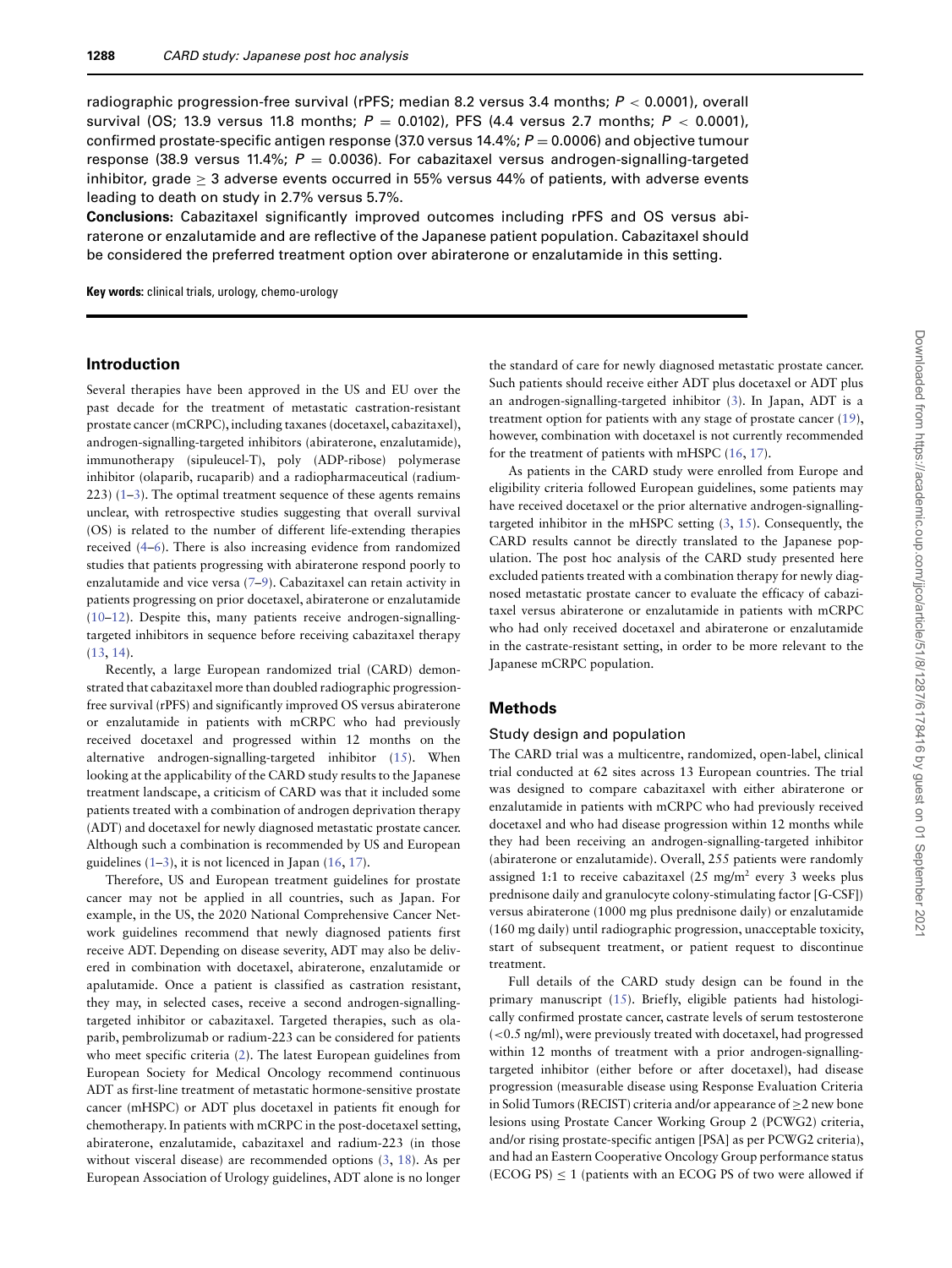related to prostate cancer). In May 2018, the protocol was amended to allow the use of abiraterone or docetaxel in the context of mHSPC (in combination with ADT) to comply with European guidelines [\(1,](#page-9-0) [3\)](#page-9-1). For this post hoc analysis, these patients were excluded.

The type of progression at enrollment was classified as the following: PSA progression only, imaging-based progression (defined as objective tumour progression according to RECIST, version 1.1, or progression of bone lesions according to PCWG2 criteria—with or without PSA progression and without pain), or pain progression (defined as a Brief Pain Inventory-Short Form score *>* 1 [on an 11-point scale, with higher numbers indicating greater pain] or a World Health Organization cancer pain analgesic level of 2–3 [on a 3-point scale, with higher numbers indicating use of stronger analgesic agents] with or without PSA or imaging-based progression) [\(15,](#page-9-10) [20\)](#page-10-4).

The CARD trial was approved by the institutional review board at each centre and was conducted in compliance with the principles of the Declaration of Helsinki and Good Clinical Practice guidelines. The trial was sponsored by Sanofi. The sponsor and the members of the steering committee contributed to the trial design, data analysis and interpretation, and critical review of the manuscript. All authors had full access to the trial data, were responsible for the content of the manuscript, and made the decision to submit the manuscript for publication. The authors developed the first draft of the manuscript with editorial assistance funded by Sanofi. The authors vouch for the accuracy and completeness of the data and for the adherence of the trial to the protocol.

#### Statistical analysis

All analyses were performed by the sponsor using data obtained at a cut-off date of 27 March 2019. The CARD trial was designed to have 80% power to detect a hazard ratio (HR) of 0.67 (cabazitaxel versus abiraterone or enzalutamide) in the analysis of rPFS, with the use of a stratified log-rank test at a two-sided alpha level of 5%. If an imaging-based progression event or death did not occur during the trial, then the data on rPFS were censored at the last tumour assessment or at the cut-off date, whichever occurred first. If no valid tumour assessment was available, data were censored at the date of randomization. No interim analysis was performed. Precise definitions of study endpoints are provided in [Table S1.](https://academic.oup.com/jjco/article-lookup/doi/10.1093/jjco/hyab028#supplementary-data)

The efficacy analysis included all the patients who had undergone randomization. Stratified log-rank tests were used to analyse timeto-event data. The primary analysis compared rPFS between the two treatment groups with the use of a stratified log-rank test. Survival curves were generated with the use of Kaplan–Meier estimates. HRs and associated 95% confidence intervals (CIs) were estimated with the use of a stratified Cox proportionalhazards model. Stratified Cochran– Mantel–Haenszel chi-square tests were used to analyse categorical data. Descriptive statistics were used to summarize the characteristics of the patients. The safety population, which included all randomized patients who had received at least one dose of trial treatment, was used for all safety analyses.

To control for type I error due to multiple comparisons, a hierarchical testing procedure was applied for the primary and key secondary endpoints. Only if rPFS differed significantly between two treatment groups would key secondary endpoints be tested in the following order: OS, progression-free survival (PFS), PSA response and tumour response. Further tests were stopped once a comparison was found not to be significant at a two-sided alpha level of 0.05.

#### **Results**

#### Baseline and treatment characteristics

From November 2015 through November 2018, 255 patients were randomized to the CARD study. Of these, five patients were randomized but did not receive treatment, 33 patients were treated with a combination of ADT and docetaxel  $(n = 32)$  or ADT and abiraterone  $(n = 1)$  for newly diagnosed metastatic disease and were excluded, leaving 217 patients for the analysis (112 with cabazitaxel and 105 with abiraterone or enzalutamide) [\(Fig. 1\)](#page-3-0). Of the 105 patients who received an androgen-signalling-targeted inhibitor, 52 received abiraterone and 53 received enzalutamide.

The median age of patients in this subgroup was 70 years, with 31.1% aged 75 years or older [\(Table 1\)](#page-4-0). Most patients had pain progression with or without PSA or imaging-based progression at randomization (149 [67.1%]), 34 patients (15.3%) had imagingbased progression with or without PSA progression and 20 patients (9.0%) had PSA progression only. Liver or lung metastases were present at diagnosis in 17.1% of patients. Overall, 56 patients (48.7%) in the cabazitaxel arm and 51 patients (47.7%) in the enzalutamide or abiraterone arm progressed  $\leq 6$  months from the start of androgen-signalling-targeted inhibitor prior to enrollment.

Patients received cabazitaxel longer than abiraterone or enzalutamide (median treatment duration 22.0 versus 12.3 weeks), and the median number of treatment cycles received was higher in patients receiving cabazitaxel than in those receiving abiraterone or enzalutamide (7 versus 4) [\(Table S2\)](https://academic.oup.com/jjco/article-lookup/doi/10.1093/jjco/hyab028#supplementary-data). The principal reasons for the discontinuation of treatment with cabazitaxel or the androgensignalling-targeted inhibitor were disease progression (42.6% versus 69.2%) or an adverse event (19.1% versus 8.4%) [\(Table S2\)](https://academic.oup.com/jjco/article-lookup/doi/10.1093/jjco/hyab028#supplementary-data).

#### Primary endpoint

In line with the primary analysis, the median rPFS was significantly longer for cabazitaxel versus abiraterone or enzalutamide (8.2 versus 3.4 months; HR [95% CI] 0.54 [0.39–0.74]; P ≤ 0.0001) [\(Figs. 2A and](#page-5-0) [S1\)](https://academic.oup.com/jjco/article-lookup/doi/10.1093/jjco/hyab028#supplementary-data). Cabazitaxel improved rPFS regardless of the androgen-signalling-targeted inhibitor received (HR [95% CI] 0.51 [0.31–0.86]; HR [95% CI] 0.44 [0.28–0.68]) [\(Fig. S2\)](https://academic.oup.com/jjco/article-lookup/doi/10.1093/jjco/hyab028#supplementary-data). The treatment effect regarding rPFS was consistent across all the prespecified subgroups [\(Figs. 2B and](#page-5-0) [S1\)](https://academic.oup.com/jjco/article-lookup/doi/10.1093/jjco/hyab028#supplementary-data). An analysis of rPFS by treatment sequence also showed that patients who received docetaxel–androgensignalling-targeted inhibitor–cabazitaxel had a longer median rPFS compared with patients who received androgen-signallingtargeted inhibitor–docetaxel–cabazitaxel (9.0 versus 6.3 months; HR [95% CI] 2.08 [1.33–3.24]; P = 0.0010) [\(Fig. 3\)](#page-6-0).

#### Key secondary efficacy endpoints

All key secondary endpoints were improved with cabazitaxel compared with abiraterone or enzalutamide [\(Fig. 4\)](#page-7-0). Median OS was significantly longer with cabazitaxel compared with abiraterone or enzalutamide (13.9 versus 11.8 months; HR [95% CI] 0.64 [0.45– 0.90];  $P = 0.0102$ ). PFS was also significantly longer for cabazitaxel compared with abiraterone or enzalutamide (4.4 versus 2.7 months; HR [95% CI] 0.55 [0.41–0.74];  $P \le 0.001$ ). A reduction of ≥50% from baseline in the PSA level, confirmed by a second value obtained at least 3 weeks later, was observed in 37.0% of the patients in the cabazitaxel group and in 14.4% of those in the androgensignalling-targeted inhibitor group ( $P = 0.0006$ ) [\(Figs. 4](#page-7-0) and [S3\)](https://academic.oup.com/jjco/article-lookup/doi/10.1093/jjco/hyab028#supplementary-data). Among patients with measurable disease at baseline, the percentage of patients with a tumour response was 39% with cabazitaxel and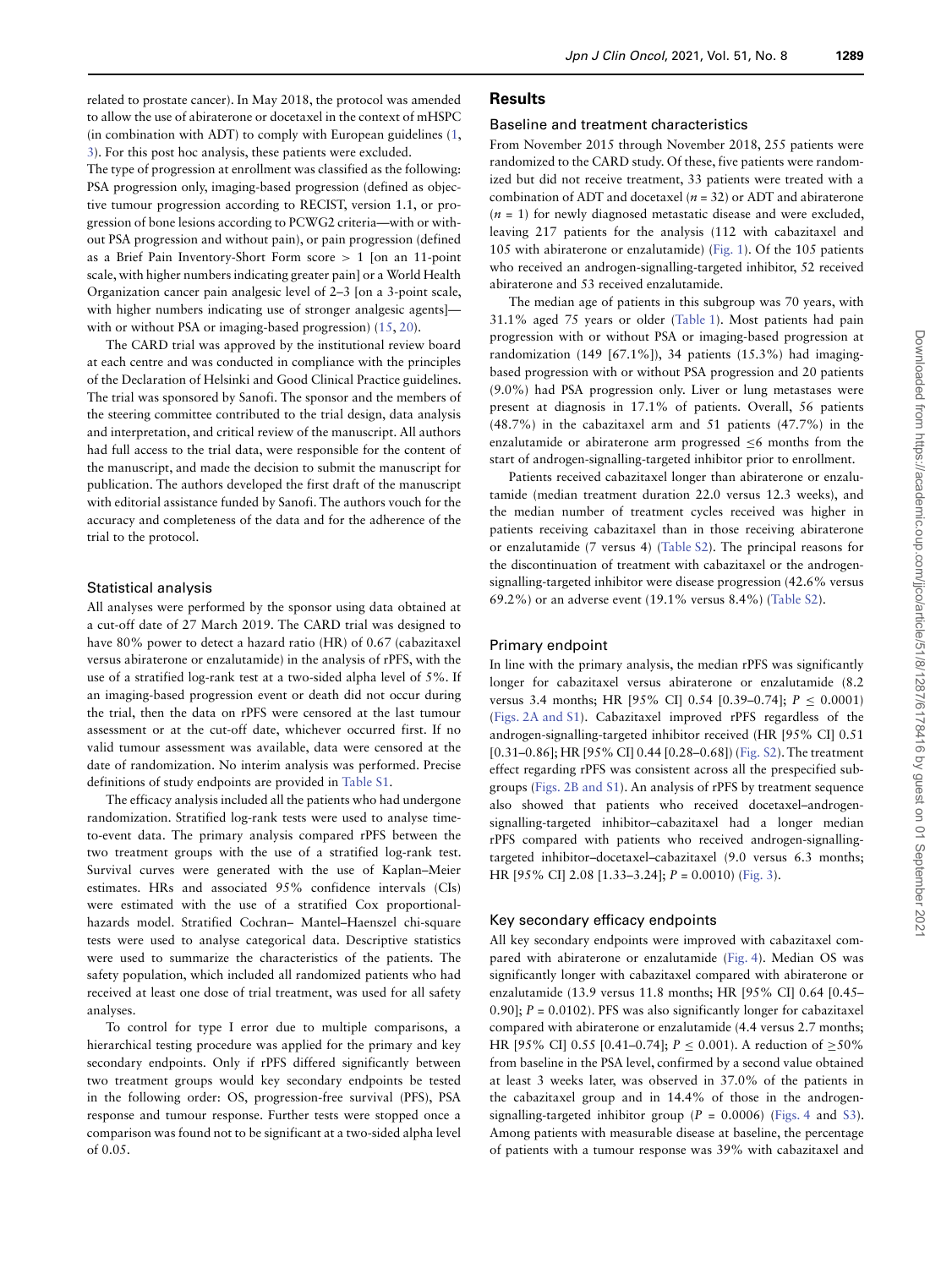

<span id="page-3-0"></span>**Figure 1.** CONSORT flow diagram. ∗Patients were removed from subgroup analysis because they received either ADT and docetaxel or ADT and abiraterone for newly diagnosed mHSPC. ADT, androgen deprivation therapy; mHSPC, metastatic hormone-sensitive prostate cancer.

11% with an androgen-signalling-targeted inhibitor ( $P = 0.0036$ ) [\(Fig. 4\)](#page-7-0).

Other endpoints also favoured cabazitaxel. Cabazitaxel was associated with a significantly increased rate of pain response compared with abiraterone or enzalutamide (56.4% versus  $29.4\%$ ;  $P = 0.0012$ ) [\(Fig. 4\)](#page-7-0). Median time to symptomatic skeletal events (SSEs) was not reached in either group (HR [95 CI%] 0.70 [0.39–1.27]; P = 0.2368) [\(Fig. S4\)](https://academic.oup.com/jjco/article-lookup/doi/10.1093/jjco/hyab028#supplementary-data). At 18 months, 25.6% of patients in the cabazitaxel group were estimated to have had a SSE compared with 47.3% of those in the androgen-signalling-targeted inhibitor group. Post hoc multivariate analyses of the primary endpoint confirmed the robustness of the treatment effect seen in the primary analysis [\(Table S3\)](https://academic.oup.com/jjco/article-lookup/doi/10.1093/jjco/hyab028#supplementary-data).

## Safety

Almost all patients had an adverse event of any grade (98.2% for cabazitaxel versus 94.3% for abiraterone or enzalutamide) [\(Tables 2](#page-4-1) and [3\)](#page-8-0). The incidence of serious adverse events of any grade was similar for cabazitaxel (39.3%) and abiraterone or enzalutamide (37.1%). Adverse events leading to treatment discontinuation occurred more frequently with cabazitaxel (19.1%) than with abiraterone or enzalutamide (8.4%). However, adverse events leading to death during the assessment period (from randomization to 30 days after the last treatment administration) occurred less

frequently with cabazitaxel (seven patients [6.3%]) than with abiraterone or enzalutamide (12 patients [11.4%]) [\(Table S4\)](https://academic.oup.com/jjco/article-lookup/doi/10.1093/jjco/hyab028#supplementary-data).

Haematological grade  $\geq$  3 laboratory abnormalities occurring more frequently with cabazitaxel than with abiraterone or enzalutamide were anaemia (6.3% versus 3.8%), platelet counts decreased (2.7% versus 1.9%), white blood cells decreased (35.1% versus 1.0%), neutrophil counts decreased (46.8% versus 1.9%) and lymphocyte counts decreased (26.6% versus 14.3) [\(Table 2\)](#page-4-1).

Non-haematological grade  $\geq$  3 adverse events occurring more frequently with cabazitaxel than with abiraterone or enzalutamide were asthenia or fatigue (4.5% versus 1.0%), diarrhoea (3.6% versus 0), peripheral neuropathy (3.6% versus 0), and febrile neutropenia  $(3.6\%$  versus 0). Grade  $\geq 3$  adverse events occurring more frequently with abiraterone or enzalutamide were renal disorders (8.6% versus 2.7%), musculoskeletal pain or discomfort (3.8% versus 1.8%) and cardiac disorders (4.8% versus 0.9%) [\(Table 3\)](#page-8-0). In the cabazitaxel group, haematuria of any grade was reported in 19 patients (17.0%), and mild alopecia was reported in six patients (5.4%); no nail disorders were reported in the cabazitaxel group. No new safety signals were reported [\(Table S5\)](https://academic.oup.com/jjco/article-lookup/doi/10.1093/jjco/hyab028#supplementary-data).

#### First subsequent anticancer treatment

Of 107 patients in the androgen-signalling-targeted inhibitor group, 38 (35.5%) crossed over to receive cabazitaxel. Of 115 patients in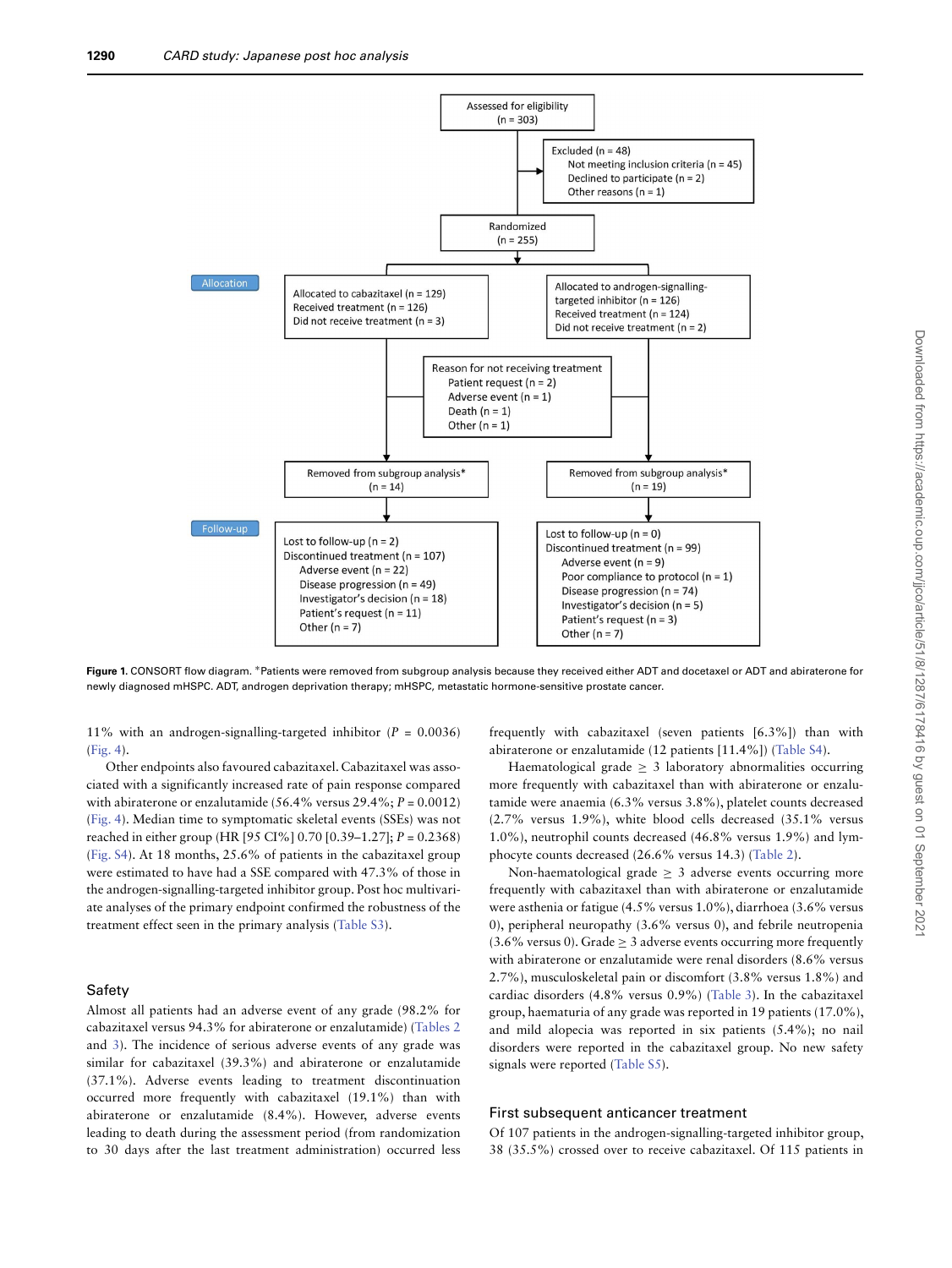#### <span id="page-4-0"></span>**Table 1.** Baseline characteristics

| Characteristics                                                               | Cabazitaxel ( $n = 115$ ) | Abiraterone or<br>enzalutamide ( $n = 107$ ) | Total $(N = 222)$ |
|-------------------------------------------------------------------------------|---------------------------|----------------------------------------------|-------------------|
| Median age, years                                                             | 70                        | 70                                           | 70                |
| Aged $\geq$ 75 years, <i>n</i> (%)                                            | 42 $(36.5)$               | 27(25.2)                                     | 69 (31.1)         |
| ECOG PS 0 or 1, $n$ (%)                                                       | 111(96.5)                 | 104 (97.2)                                   | 215 (96.8)        |
| Liver or lung metastases, $n$ (%)                                             | 18 (15.7)                 | 20(18.7)                                     | 38 (17.1)         |
| Median PSA, ng/mL                                                             | 61.02                     | 68.04                                        | 62.7              |
| Median neutrophil count, mm <sup>3</sup>                                      | 4500                      | 4660                                         | 4540              |
| Median haemoglobin, g/L                                                       | 121                       | 121                                          | 121               |
| Median alkaline phosphatase, IU/L                                             | 125                       | 115.5                                        | 120.5             |
| Median LDH, IU/L                                                              | 241.5                     | 251                                          | 243               |
| Type of progression at trial entry, $n$ (%)                                   |                           |                                              |                   |
| PSA only (no radiological progression, no pain)                               | 11(9.6)                   | 9(8.4)                                       | 20(9.0)           |
| Radiological progression $(\pm$ rising PSA) and no pain                       | 20(17.4)                  | 14(13.1)                                     | 34(15.3)          |
| Pain status at study entry                                                    | 75(65.2)                  | 74 (69.2)                                    | 149(67.1)         |
| Missing                                                                       | 9(7.8)                    | 10(9.3)                                      | 19(8.6)           |
| Disease history                                                               |                           |                                              |                   |
| Metastatic (M1) disease at diagnosis, $n$ (%)                                 | 35(30.4)                  | 41 (38.3)                                    | 76 (34.2)         |
| Gleason score 8–10 at diagnosis, $n$ (%)                                      | 63 (54.8)                 | 66 (61.7)                                    | 129(58.1)         |
| Median duration of first ADT, months                                          | 14.9                      | 15                                           | 14.9              |
| Duration $\geq$ 12 months, <i>n</i> (%)                                       | 67(58.3)                  | 65 (60.7)                                    | 132(59.5)         |
| Previous life extending therapy, $n$ (%)                                      |                           |                                              |                   |
| Docetaxel                                                                     | 115 (100)                 | 107(100)                                     | 222 (100)         |
| Abiraterone                                                                   | 49 (42.6)                 | 54(50.5)                                     | 103(46.4)         |
| Enzalutamide                                                                  | 65(56.5)                  | 53 (49.5)                                    | 118 (53.2)        |
| Missing                                                                       | 1(0.9)                    | $\mathbf{0}$                                 | 1(0.5)            |
| Timing of androgen-signalling-targeted inhibitor before docetaxel, $n$ (%)    | 50(43.5)                  | 48 (44.9)                                    | 98 (44.1)         |
| Median time from androgen-signalling-targeted inhibitor to progression,       | 8.0                       | 7.1                                          | 7.6               |
| months                                                                        |                           |                                              |                   |
| $\leq$ 6 months on first androgen-signalling-targeted inhibitor, <i>n</i> (%) | 56 (48.7)                 | 51 (47.7)                                    | 107(48.2)         |

ADT, androgen deprivation therapy; ECOG PS, Eastern Cooperative Oncology Group performance status; LDH, lactate dehydrogenase; PSA, prostate-specific antigen.

<span id="page-4-1"></span>

|  | Table 2. Haematological abnormal laboratory tests by all grade or grade $\geq 3$ during the treatment period |  |  |  |  |  |  |  |  |  |  |  |
|--|--------------------------------------------------------------------------------------------------------------|--|--|--|--|--|--|--|--|--|--|--|
|--|--------------------------------------------------------------------------------------------------------------|--|--|--|--|--|--|--|--|--|--|--|

| Laboratory abnormalities <sup>*</sup> , $n$ (%) | Cabazitaxel ( $n = 112$ ) |               | Abiraterone or enzalutamide ( $n = 105$ ) |              |  |
|-------------------------------------------------|---------------------------|---------------|-------------------------------------------|--------------|--|
|                                                 | Any grade                 | Grade $>$ 3   | Any grade                                 | Grade $>$ 3  |  |
| Anaemia                                         | 110/111 (99.1)            | 7/111(6.3)    | 101/105(96.2)                             | 4/105(3.8)   |  |
| Thrombocytopenia                                | 47/111 (42.3)             | 3/111(2.7)    | 17/105(16.2)                              | 2/105(1.9)   |  |
| Leukopenia                                      | 84/111 (75.7)             | 39/111 (35.1) | 28/105 (26.7)                             | 1/105(1.0)   |  |
| Neutropenia                                     | 74/109 (67.9)             | 51/109 (46.8) | 4/105(3.8)                                | 2/105(1.9)   |  |
| Lymphopenia                                     | 79/109 (72.5)             | 29/109 (26.6) | 57/105 (54.3)                             | 15/105(14.3) |  |

∗ Laboratories abnormalities were graded using National Cancer Institute Common Terminology Criteria version 4.03.

the cabazitaxel group, 27 (23.5%) crossed over to receive abiraterone or enzalutamide. Anticancer therapies that were received as the first subsequent treatment after the trial treatments are listed in [Table S6.](https://academic.oup.com/jjco/article-lookup/doi/10.1093/jjco/hyab028#supplementary-data)

#### **Discussion and conclusions**

The results presented here unambiguously confirm that after exclusion of patients treated with chemohormonal therapy for newly diagnosed metastatic disease, cabazitaxel remains superior to abiraterone or enzalutamide in patients with mCRPC who had previously received docetaxel and progressed within 12 months on the alternative androgen-signalling-targeted inhibitor. Cabazitaxel more than doubled the rPFS (median rPFS 8.2 versus 3.4 months; HR [95% CI] 0.54 [0.39–0.74]) compared with abiraterone or enzalutamide. This benefit was observed across all the prespecified subgroups, regardless of the timing of the previous alternative androgen-signalling-targeted inhibitor (before or after docetaxel). Cabazitaxel also reduced the risk of death by 36% versus abiraterone or enzalutamide. Other secondary endpoints (PFS, PSA response, tumour response, pain response and SSEs) also favoured cabazitaxel. A longer rPFS benefit was observed in patients who received the sequence docetaxel–androgen-signalling-targeted inhibitor– cabazitaxel compared with the sequence androgen-signallingtargeted inhibitor–docetaxel–cabazitaxel. In the large retrospective registry CATS, patients who received the sequence docetaxel– androgen-signalling-targeted inhibitor–cabazitaxel also had a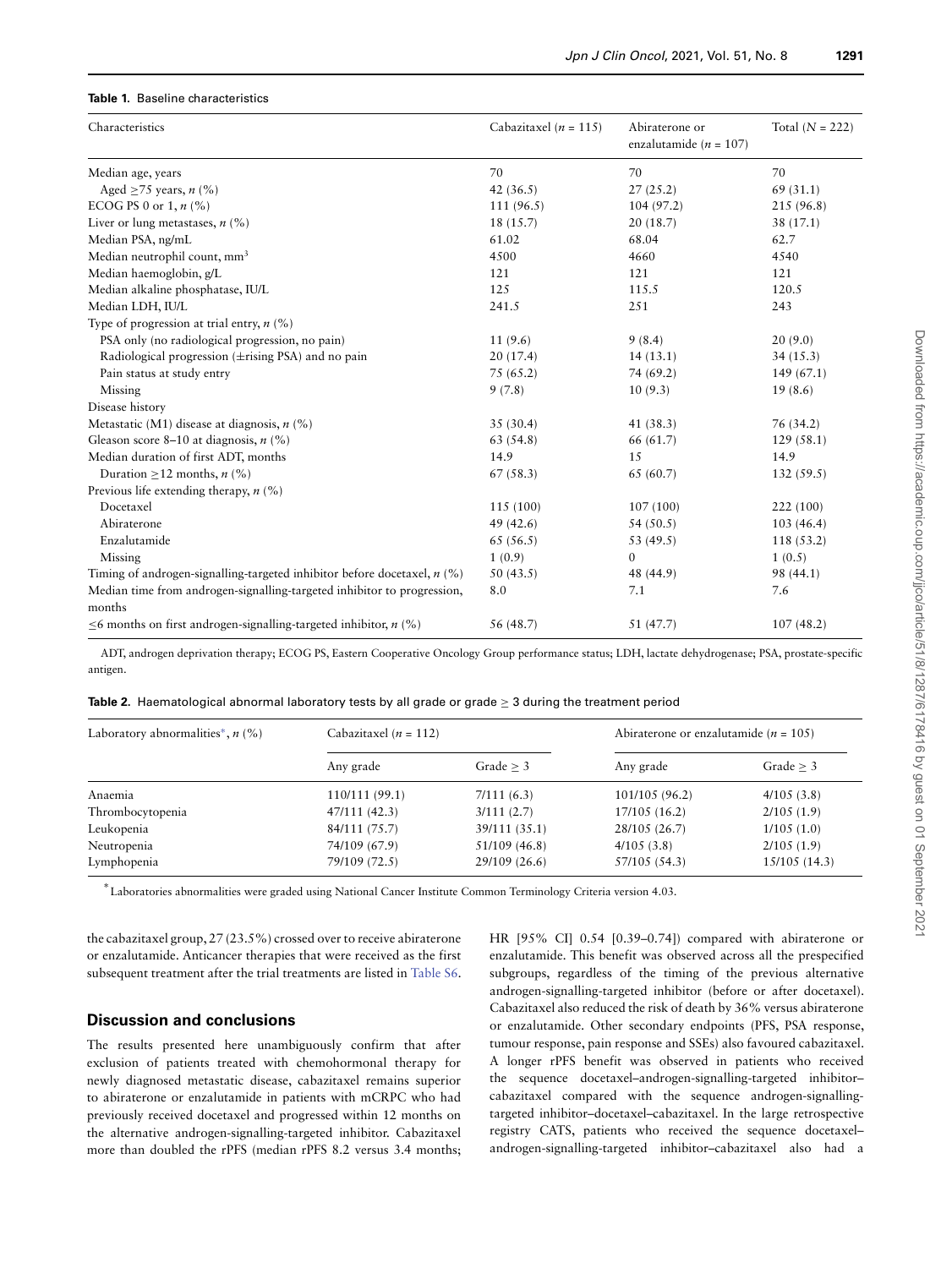

<span id="page-5-0"></span>**Figure 2.** (A) Kaplan–Meier estimate for rPFS and (B) subgroup analysis. P values presented are for interactions. ADT, androgen deprivation therapy; CI, confidence interval; ECOG, Eastern Cooperative Oncology Group; PSA, prostate-specific antigen; rPFS, radiographic profession-free survival.

longer rPFS with cabazitaxel (median 15.0 months) versus those who received the sequence androgen-signalling-targeted inhibitor– docetaxel–cabazitaxel (median 10.7 months) [\(6\)](#page-9-3). Since docetaxel may lose activity after an androgen-targeted inhibitor [\(6,](#page-9-3) [21,](#page-10-5) [22\)](#page-10-6), one could hypothesize that resistant clones continued to develop with docetaxel leading to more aggressive disease at the time of cabazitaxel initiation. Another hypothesis is that sequential use of taxanes might favour some degree of cross-resistance [\(21\)](#page-10-5), although preclinical data and the TROPIC study have clearly established the activity of cabazitaxel in tumours resistant to docetaxel [\(10,](#page-9-6) [23–](#page-10-7)[25\)](#page-10-8).

In current practice, chemotherapy is often used after androgensignalling-targeted inhibitors. Our findings, as well as previous evidence, suggest that patients might benefit from receiving chemotherapy earlier [\(22,](#page-10-6) [26\)](#page-10-9).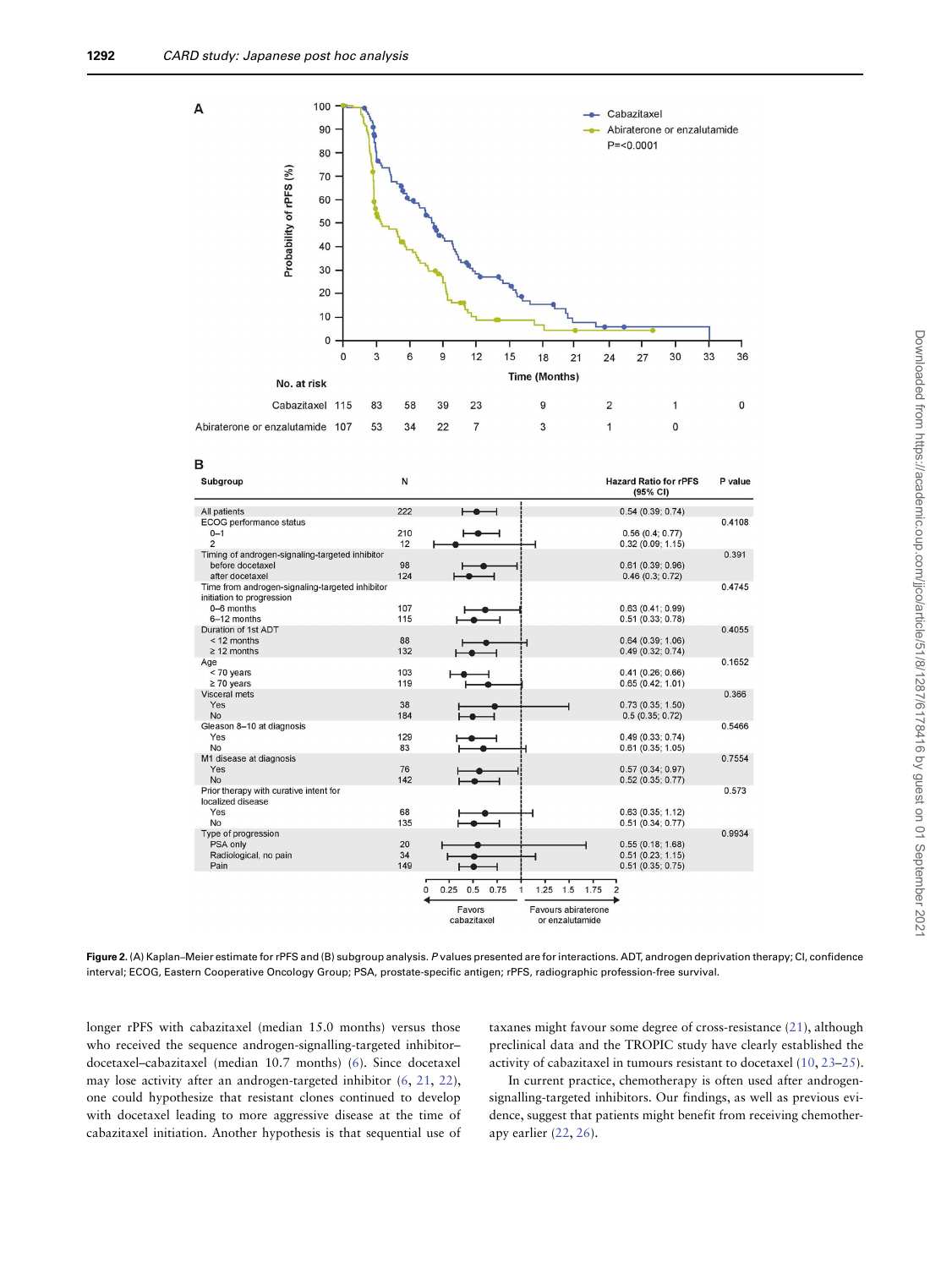

<span id="page-6-0"></span>**Figure 3.** Kaplan–Meier estimate for rPFS by treatment sequence. ARTA, enzalutamide or abiraterone; DOC, docetaxel; CABA, cabazitaxel; rPFS, radiographic profession-free survival.

In daily clinical practice, many patients receive androgensignalling-targeted inhibitors in sequence, possibly driven by fear of chemotherapy [\(13,](#page-9-8) [27\)](#page-10-10). The CARD study demonstrated that patients already treated with an androgen-signalling-targeted inhibitor respond poorly to a second one, regardless of docetaxel timing (before or after the first androgen-signalling-targeted inhibitor) and androgen-signalling-targeted inhibitor sequence (abiraterone followed by enzalutamide or vice versa) [\(15\)](#page-9-10).

Our findings agree with other prospective randomized studies evaluating the treatment sequence in mCRPC [\(7](#page-9-4)[–9\)](#page-9-5). In the PLATO study, good responders to enzalutamide who developed disease progression had a poor response to abiraterone, alone or in combination with enzalutamide [\(9\)](#page-9-5). In a prospective cross-over study of patients with newly diagnosed mCRPC randomized to abiraterone followed by enzalutamide, or the inverse sequence, median time to progression after receiving the second androgen-signalling-targeted inhibitor was *<*3 months in either arm [\(8\)](#page-9-12). Additionally, in the PROfound study of olaparib versus abiraterone or enzalutamide in mCRPC patients with DNA repair abnormalities, the second androgen-signalling-targeted inhibitor (control arm) was also associated with a very short rPFS (3.6 months compared with 3.7 months in CARD), despite no eligibility restrictions in relation to time to progression with the first androgen-signalling-targeted inhibitor [\(7\)](#page-9-4). Cross-resistance between abiraterone and enzalutamide was also reported in retrospective studies conducted in Japan [\(28\)](#page-10-11). This is likely because androgen-signalling-targeted inhibitors target the same pathway, albeit by different mechanisms, and thus share common mechanisms of resistance. Taxanes, due to their different mechanism of action, are able to overcome several mechanisms of resistance to androgen-signalling-targeted inhibitors, such as increased androgen receptor signalling and phosphatase and tensin homologue loss [\(29–](#page-10-12)[32\)](#page-10-13). Although some studies suggest that docetaxel loses some activity in tumours that are resistant to androgen-signallingtargeted inhibitors [\(33\)](#page-10-14), this does not appear to be the case for cabazitaxel. Prospective and retrospective data show that cabazitaxel retains its activity in tumours resistant to androgen-signallingtargeted inhibitors, which may be attributed to the increased intratumoural penetration of cabazitaxel versus docetaxel [\(11,](#page-9-13) [12,](#page-9-7) [34,](#page-10-15) [35\)](#page-10-16).

The results of this subgroup analysis are consistent with similar studies that focus on Japanese patient populations. For example, in a retrospective analysis of Japanese patients with mCRPC, cabazitaxel was consistently effective in patients with aggressive disease and those who had poor prior response to androgen-signalling-targeted inhibitors [\(36\)](#page-10-17). Additionally, in a study of 660 Japanese patients with mCRPC treated in the real-world setting, cabazitaxel showed a consistent safety profile with that reported in pivotal clinical studies and was also effective in terms of PSA response, OS, and time to treatment failure [\(37\)](#page-10-18). In another retrospective analysis of Japanese patients with mCRPC, cabazitaxel was active irrespective of prior treatment with docetaxel, and it was suggested that introducing cabazitaxel to mCRPC patients with a good performance status may be preferable to maximize prognosis [\(38\)](#page-10-19).

Trends in adverse events were consistent with the primary analysis. Incidence of grade  $\geq$  3 adverse events was higher in the cabazitaxel group compared with abiraterone or enzalutamide (55.4% versus 43.8%). However, the incidence of adverse events leading to death during the trial was almost twice as high with abiraterone or enzalutamide versus cabazitaxel, mainly related to disease progression.

The CARD trial differed from previous Phase III studies conducted with cabazitaxel by the fact that prophylactic G-CSF was administered at every cycle. This was justified by the fact that patients had been heavily pretreated and it was previously shown, in a large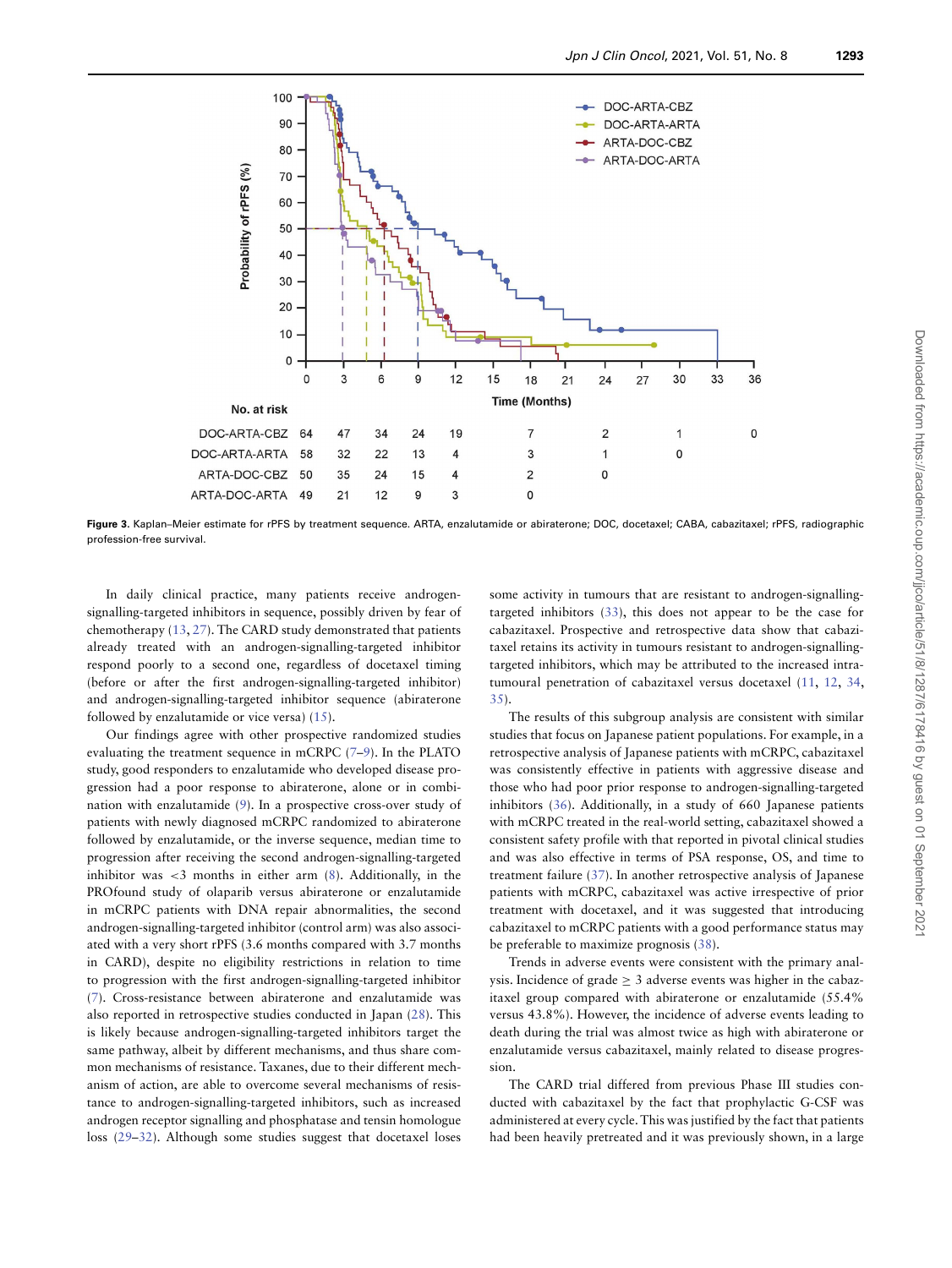

<span id="page-7-0"></span>**Figure 4.** Kaplan–Meier estimates for (A) OS and (B) PFS, (C) pain response rate, (D) PSA response rate, and (E) objective tumour response rate. Error bars represent 95% confidence intervals. OS, overall survival; PFS, progression-free survival; PSA, prostate-specific antigen.

compassionate use program conducted in Europe, that the risk of severe neutropenia and/or neutropenic complications was maximum at Cycle 1, especially when the baseline neutrophil count was below 4000 mm3 [\(39\)](#page-10-20). With G-CSF, the incidence of febrile neutropenia with cabazitaxel was 3.6% which is much lower than in TROPIC  $(8.0\%)$ , FIRSTANA  $(12.0\%)$  and PROSELICA  $(9.2\%)$  trials, which

did not allow prophylactic G-CSF at Cycle 1 [\(10,](#page-9-6) [40,](#page-10-21) [41\)](#page-10-22). Prospective studies conducted with cabazitaxel in Japan, also evidenced that the risk of neutropenic complications was maximum at Cycle 1 and was dramatically reduced by G-CSF prophylaxis [\(37,](#page-10-18) [42\)](#page-10-23).

There are some limitations of this analysis that should be acknowledged. Firstly, this is a post hoc analysis. Therefore, the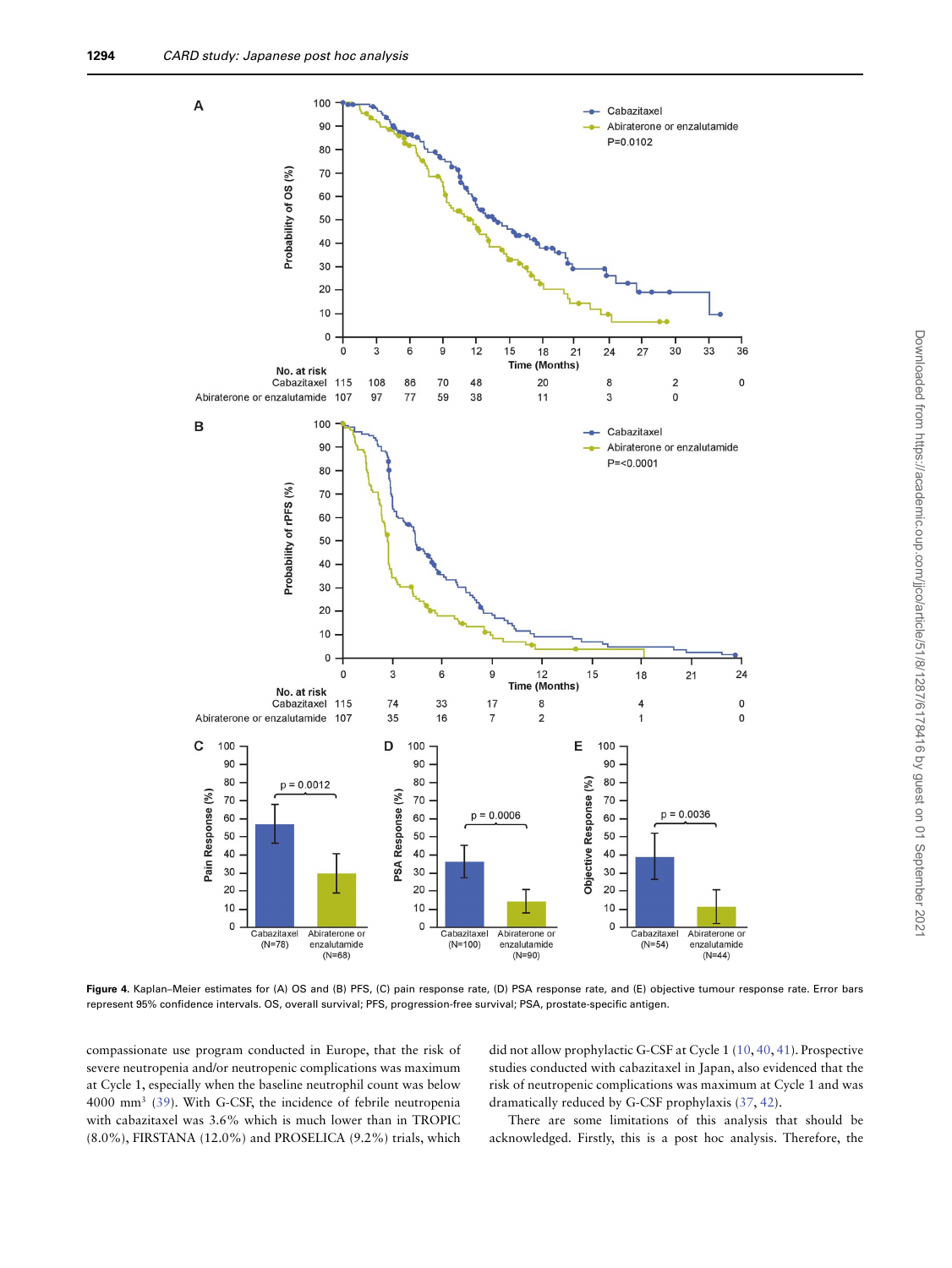<span id="page-8-0"></span>

| <b>Table 3.</b> Non-haematological adverse events occurring in $\geq$ 5% of patients for any grade and $\geq$ 3% of patients for grade $\geq$ 3 |  |
|-------------------------------------------------------------------------------------------------------------------------------------------------|--|
|-------------------------------------------------------------------------------------------------------------------------------------------------|--|

| Preferred term $n$ (%)                   | Cabazitaxel ( $n = 112$ ) |                  | Abiraterone or enzalutamide ( $n = 105$ ) |                  |  |
|------------------------------------------|---------------------------|------------------|-------------------------------------------|------------------|--|
|                                          | Any grade                 | Grade $\geq$ 3   | Any grade                                 | Grade $\geq$ 3   |  |
| Asthenia or fatigue                      | 62(55.4)                  | 5(4.5)           | 37(35.2)                                  | 1(1.0)           |  |
| Diarrhoea                                | 45(40.2)                  | 4(3.6)           | 6(5.7)                                    | $\theta$         |  |
| Infection                                | 36(32.1)                  | 7(6.3)           | 23(21.9)                                  | 7(6.7)           |  |
| Musculoskeletal pain or discomfort       | 32(28.6)                  | 2(1.8)           | 38 (36.2)                                 | 4(3.8)           |  |
| Nausea or vomiting                       | 30(26.8)                  | $\mathbf{0}$     | 21(20.0)                                  | 1(1.0)           |  |
| Peripheral neuropathy <sup>†</sup>       | 23(20.5)                  | 4(3.6)           | 3(2.9)                                    | $\mathbf{0}$     |  |
| Haematuria                               | 19(17.0)                  | 1(0.9)           | 6(5.7)                                    | 1(1.0)           |  |
| Constipation                             | 16(14.3)                  | $\mathbf{0}$     | 10(9.5)                                   | $\mathbf{0}$     |  |
| Decreased appetite                       | 16(14.3)                  | 1(0.9)           | 15(14.3)                                  | 3(2.9)           |  |
| Dysgeusia                                | 12(10.7)                  | $\mathbf{0}$     | 4(3.8)                                    | $\mathbf{0}$     |  |
| Abdominal pain                           | 10(8.9)                   | 1(0.9)           | 3(2.9)                                    | 1(1.0)           |  |
| Bladder or urethral symptom <sup>‡</sup> | 10(8.9)                   | $\mathbf{0}$     | 6(5.7)                                    | $\Omega$         |  |
| Peripheral edema                         | 10(8.9)                   | $\mathbf{0}$     | 8(7.6)                                    | 1(1.0)           |  |
| Cancer pain                              | 9(8.0)                    | 2(1.8)           | 8(7.6)                                    | 1(1.0)           |  |
| Stomatitis                               | 9(8.0)                    | $\mathbf{0}$     | 1(1.0)                                    | $\mathbf{0}$     |  |
| Pain                                     | 8(7.1)                    | $\mathbf{0}$     | 5(4.8)                                    | 1(1.0)           |  |
| Renal disorder <sup>§</sup>              | 7(6.3)                    | 3(2.7)           | 12(11.4)                                  | 9(8.6)           |  |
| Alopecia                                 | 6(5.4)                    | $\mathbf{0}$     | $\theta$                                  | $\theta$         |  |
| Arthralgia                               | 6(5.4)                    | $\mathbf{0}$     | 14(13.3)                                  | 1(1.0)           |  |
| Dyspepsia                                | 6(5.4)                    | $\mathbf{0}$     | 2(1.9)                                    | $\mathbf{0}$     |  |
| Fall                                     | 6(5.4)                    | $\mathbf{0}$     | $\theta$                                  | $\mathbf{0}$     |  |
| Paraesthesia                             | 6(5.4)                    | $\boldsymbol{0}$ | 2(1.9)                                    | $\mathbf{0}$     |  |
| Pyrexia                                  | 6(5.4)                    | $\mathbf{0}$     | 9(8.6)                                    | $\mathbf{0}$     |  |
| Spinal cord or nerve-root disorder       | 6(5.4)                    | 3(2.7)           | 5(4.8)                                    | 3(2.9)           |  |
| Hypertensive disorder <sup>¶</sup>       | 5(4.5)                    | 3(2.7)           | 9(8.6)                                    | 2(1.9)           |  |
| Psychiatric disorder <sup>††</sup>       | 5(4.5)                    | $\mathbf{0}$     | 13(12.4)                                  | $\mathbf{0}$     |  |
| Weight decreased                         | 5(4.5)                    | $\mathbf{0}$     | 7(6.7)                                    | $\mathbf{0}$     |  |
| Cardiac disorder                         | 4(3.6)                    | 1(0.9)           | 8(7.6)                                    | 5(4.8)           |  |
| Disease progression                      | 4(3.6)                    | 4(3.6)           | 8(7.6)                                    | 7(6.7)           |  |
| Febrile neutropenia                      | 4(3.6)                    | 4(3.6)           | $\mathbf{0}$                              | $\boldsymbol{0}$ |  |
| Bone fracture                            | 2(1.8)                    | 1(0.9)           | 6(5.7)                                    | 2(1.9)           |  |
| <b>Dizziness</b>                         | 1(0.9)                    | $\boldsymbol{0}$ | 6(5.7)                                    | $\mathbf{0}$     |  |

∗Musculoskeletal pain or discomfort included 'Back pain', 'Flank pain', 'Musculoskeletal discomfort', 'Musculoskeletal pain', 'Discomfort',

'Neck pain', 'Pain in extremity', 'Growing pains', 'Musculoskeletal chest pain'.

†Peripheral Neuropathy included, 'Neuropathy peripheral', 'Peripheral motor neuropathy', 'Peripheral sensorimotor neuropathy', 'Peripheral sensory neuropathy', 'Polyneuropathy'.

‡Bladder or urethral symptom included 'Dysuria', 'Pollakiuria', 'Lower urinary tract symptoms', 'Micturition urgency', 'Urinary incontinence', 'Urinary retention'.

§Renal disorder included, 'Acute kidney injury', 'Renal failure', 'Renal impairment', 'Hydronephrosis', 'Pyelocaliectasis'.

||Spinal cord or nerve-root disorder included 'Sciatica', 'Radiculopathy', 'Spinal cord compression'.

¶ Hypertensive disorder included 'Hypertension', 'Hypertensive crisis'.

††Psychiatric disorder included 'Anxiety', 'Depression', 'Confusional state', 'Disorientation', 'Persistent depressive disorder', 'Insomnia'.

Note: System organ class was used for infection and cardiac disorders.

results should be interpreted with caution. However, the strong similarity between this analysis and the primary CARD results further support the conclusions initially made. Secondly, the critiques of the CARD study design still stand, whereby the cabazitaxel starting dose of 20 mg/m<sup>2</sup> was not tested. In the prospective, noninferiority, Phase III PROSELICA trial, it was reported that the 20 mg/m2 dose maintained at least 50% of the survival benefit of the 25 mg/m2 dose and was associated with a lower incidence of grade  $\geq$  3 adverse events [\(41\)](#page-10-22). The 25 mg/m<sup>2</sup> dose was used for the CARD trial as the trial was conducted in Europe and the European label was used as a reference [\(1,](#page-9-0) [3,](#page-9-1) [43\)](#page-10-24). This is also the recommended dose in Japan [\(16\)](#page-10-0).

Finally, the CARD trial enrolled patients who had progressed within 12 months with abiraterone or enzalutamide, which may question the generalizability of our results to daily practice. Importantly, patients experiencing PSA progression within 12 months were eligible, even if treatment was continued for a longer period. Among these 44 patients who continued the first androgen-signallingtargeted inhibitor for *>*12 months following PSA progression, the rPFS and OS benefit was identical to the total patient population [\(44\)](#page-10-25). In pivotal Phase III studies of abiraterone and enzalutamide in patients with asymptomatic chemotherapy-naive mCRPC, median time to PSA progression was *<*12 months [\(45,](#page-10-26) [46\)](#page-10-27). Median time to progression with a first androgen-signalling-targeted inhibitor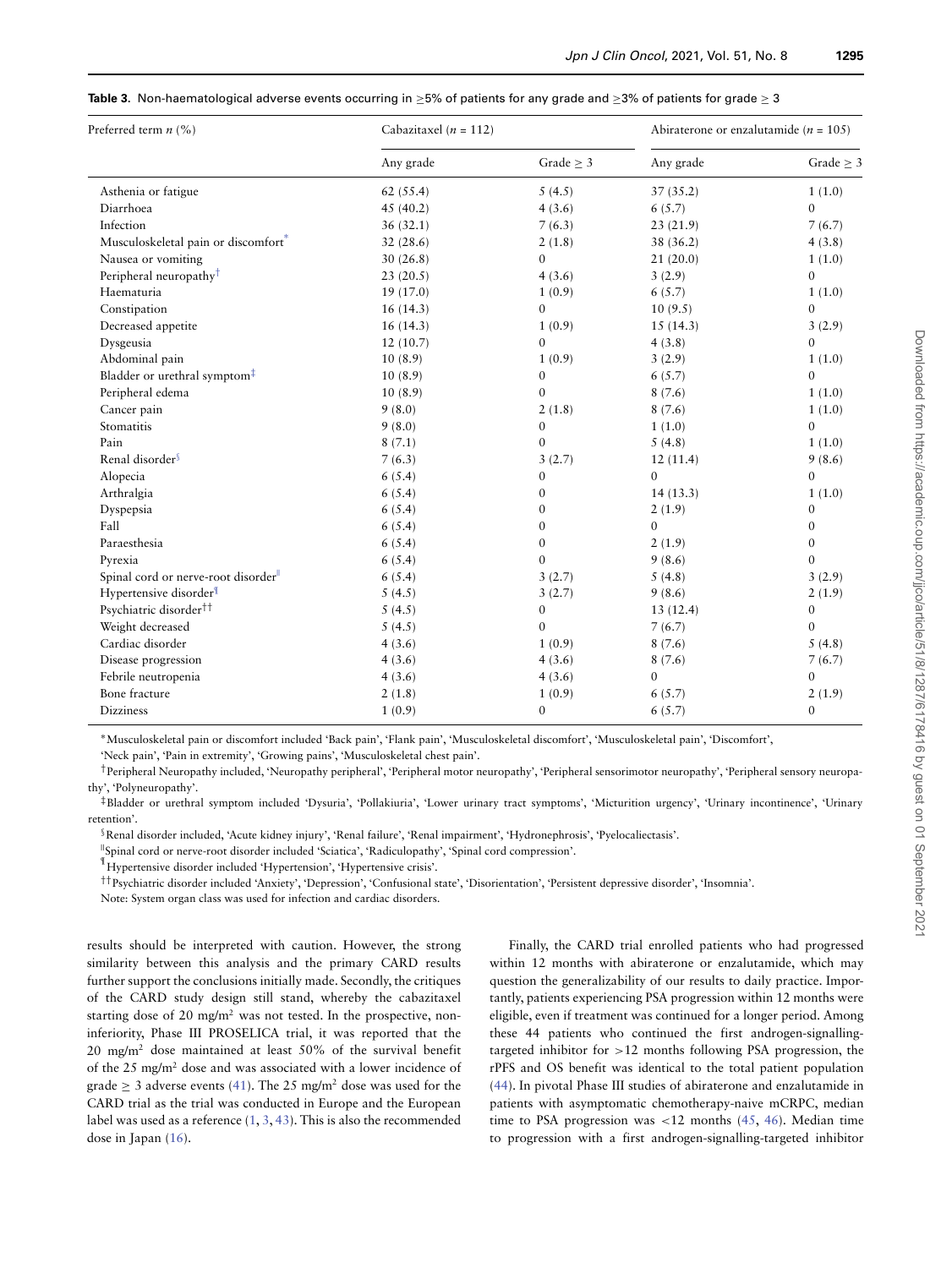was also *<*8 months in a randomized cross-over study of abiraterone followed by enzalutamide (or inverse sequence) [\(8\)](#page-9-12). Median duration of first-line enzalutamide in chemotherapy-naïve mCRPC was 9.1 months in the PLATO study [\(9\)](#page-9-5). However, data are currently lacking for patients receiving androgen-signalling-targeted inhibitors in the non-metastatic setting.

In conclusion, this post hoc analysis excluding patients treated with ADT and docetaxel or an androgen-signalling-targeted inhibitor in mHSPC confirms that the results of the CARD study can be applied to patients in Japan. Cabazitaxel should be considered the preferred treatment option over abiraterone or enzalutamide in patients with mCRPC who have previously received docetaxel and an alternative androgen-signalling-targeted inhibitor.

#### **Conflict of interest statement**

HS has received institutional research grants from Astellas Pharma Inc, Bayer, Chugai, Daiichi-Sankyo, Kissei, Nippon Kayaku, Nihon Shinyaku, Pfizer, Sanofi, Taiho Pharmaceutical Co. Ltd, and Takeda Pharmaceutical Co.; honoraria from Astellas Pharma Inc, AstraZeneca, Bayer, Daiichi-Sankyo, Fuji Film, Janssen Pharmaceutical K.K., MSD, Ono, Pfizer, Sanofi and Takeda Pharmaceutical Co. and provides an advisory role for Bayer, Daiichi-Sankyo, Janssen Pharmaceutical K.K., MSD, Nihon, Medi-Physics, Roche and Takeda Pharmaceutical Co.

DC received personal fees from Pfizer, Roche, Sanofi, Janssen, Astellas, Bayer, Bristol-Myers Squibb, Merck Sharp & Dohme, Merck Serono, Pierre Fabre, AstraZeneca and Lilly.

JdB has received honoraria from AstraZeneca, Sanofi, Astellas Pharma, Pfizer, Genentech/Roche, Janssen Oncology, Menarini Silicon Biosystems, Daiichi Sankyo, Sierra Oncology and BioXcel Therapeutics, and provided an advisory role for AstraZeneca, Sanofi, Genentech/Roche, Astellas Pharma, Bayer, Pfizer, Merck Sharp & Dohme, Merck Serono, Boehringer Ingelheim, Sierra Oncology, Menarini Silicon Biosystems, Celgene, Taiho Pharmaceutical, Daiichi Sankyo, Janssen Oncology, Genmab, GlaxoSmithKline, Orion Pharma GmbH, Eisai and BioXCel Therapeutics.

CNS has received honoraria from Janssen, AstraZeneca, Sanofi and Astellas, received consultancy fees from Sanofi, Bayer and Pfizer, and received institutional funding from Genentech/Roche, Bayer, Sanofi Genzyme, Janssen, Medivation, Merck Sharp & Dohme and Exelixis.

KF has received honoraria and provided an advisory role for Astellas, AAA, Bayer, Essa, Janssen, Orion, Sanofi, CureVac, Sanofi and Endocyte.

BT has received personal fees and research grants from Astellas, Janssen, Sanofi Genzyme, Amgen and Ferring, and received nonfinancial support from Sanofi Genzyme.

CW reported no conflicts of interest.

MF and AO are employees, and AO is a stockholder, of Sanofi. CG-R is an employee of Sanofi.

RdW provided an advisory role for Sanofi, Janssen, Merck, Bayer, Clovis and Roche, received honoraria from Sanofi and Merck, and received institutional grants from Sanofi and Bayer.

### **Supplementary data**

[Supplementary data](https://academic.oup.com/jjco/article-lookup/doi/10.1093/jjco/hyab028#supplementary-data) can be found at Japanese Journal of Clinical Oncology online.

# **Acknowledgements**

Research and analysis were supported by Sanofi. The authors were responsible for all content and editorial decisions and received no honoraria for development of this manuscript. Editorial support was provided by Michael Patan and Amber Wood of MediTech Media, funded by Sanofi.

#### **References**

- <span id="page-9-0"></span>1. Parker C, Castro E, Fizazi K, et al. Prostate cancer: ESMO clinical practice guidelines for diagnosis, treatment and follow-up. Ann Oncol 2020;31:1119–34.
- <span id="page-9-11"></span>2. National Comprehensive Cancer Network. NCCN Clinical Practice Guidelines in Oncology Prostate Cancer (Version 2.2020). 2020 [https://www.nccn.org/professionals/physician\\_gls/pdf/prostate.pdf](https://doi.org/https://www.nccn.org/professionals/physician_gls/pdf/prostate.pdf \ignorespaces (accessed \ignorespaces December \ignorespaces 2020)) (accessed December 2020).
- <span id="page-9-1"></span>3. Mottet N, van den Bergh RCN, Briers E, et al. EAU - ESTRO - ESUR - SIOG guidelines on prostate cancer 2020. In: European Association of Urology Guidelines, Vol. 2020. Edition. Arnhem, the Netherlands: European Association of Urology Guidelines Office, 2020.
- <span id="page-9-2"></span>4. Maines F, Caffo O, Veccia A, Bria E. Sequential use of new agents (NAs) after docetaxel (DOC) first line in metastatic castration-resistant prostate cancer (mCRPC) patients (pts): a pooled-analysis of the published studies. J Clin Oncol 2015;33:Abstract 258.
- 5. Angelergues A, Efstathiou E, Gyftaki R, et al. Results of the FLAC European database of metastatic castration-resistant prostate cancer patients treated with docetaxel, cabazitaxel, and androgen receptortargeted agents. Clin Genitourin Cancer 2018;16:e777–e84.
- <span id="page-9-3"></span>6. Delanoy N, Hardy-Bessard AC, Efstathiou E, et al. Sequencing of taxanes and new androgen-targeted therapies in metastatic castrationresistant prostate cancer: results of the international multicentre retrospective CATS database. European Urology Oncology 2018;1: 467–75.
- <span id="page-9-4"></span>7. de Bono JS, Mateo J, Fizazi K, et al. Olaparib for metastatic castrationresistant prostate cancer. N Engl J Med 2020;382:2091–102.
- <span id="page-9-12"></span>8. Khalaf DJ, Annala M, Taavitsainen S, et al. Optimal sequencing of enzalutamide and abiraterone acetate plus prednisone in metastatic castrationresistant prostate cancer: a multicentre, randomised, open-label, phase 2, crossover trial. Lancet Oncol 2019;20:1730–9.
- <span id="page-9-5"></span>9. Attard G, Borre M, Gurney H, et al. Abiraterone alone or in combination with enzalutamide in metastatic castration-resistant prostate cancer with rising prostate-specific antigen during enzalutamide treatment. J Clin Oncol 2018;36:2639–46.
- <span id="page-9-6"></span>10. de Bono JS, Oudard S, Ozguroglu M, et al. Prednisone plus cabazitaxel or mitoxantrone for metastatic castration-resistant prostate cancer progressing after docetaxel treatment: a randomised open-label trial. Lancet 2010;376:1147–54.
- <span id="page-9-13"></span>11. van Soest RJ, de Morree ES, Kweldam CF, et al. Targeting the androgen receptor confers in vivo cross-resistance between enzalutamide and docetaxel, but not cabazitaxel, in castration-resistant prostate cancer. Eur Urol 2015;67:981–5.
- <span id="page-9-7"></span>12. van Soest RJ, Nieuweboer AJ, de Morree ES, et al. The influence of prior novel androgen receptor targeted therapy on the efficacy of cabazitaxel in men with metastatic castration-resistant prostate cancer. Eur J Cancer 2015;51:2562–9.
- <span id="page-9-8"></span>13. Oh WK, Miao R, Vekeman F, et al. Real-world characteristics and outcomes of patients with metastatic castration-resistant prostate cancer receiving chemotherapy versus androgen receptor-targeted therapy after failure of first-line androgen receptor-targeted therapy in the community setting. Clin Genitourin Cancer 2017;S1558-7673:30170–2.
- <span id="page-9-9"></span>14. Kobayashi T, Terada N, Kimura T, et al. Sequential use of androgen receptor axis-targeted agents in chemotherapy-naive castration-resistant prostate cancer: a multicenter retrospective analysis with 3-year followup. Clin Genitourin Cancer 2020;18:e46–54.
- <span id="page-9-10"></span>15. de Wit R, de Bono J, Sternberg CN, et al. Cabazitaxel versus abiraterone or enzalutamide in metastatic prostate cancer. N Engl J Med 2019;381:2506–18.